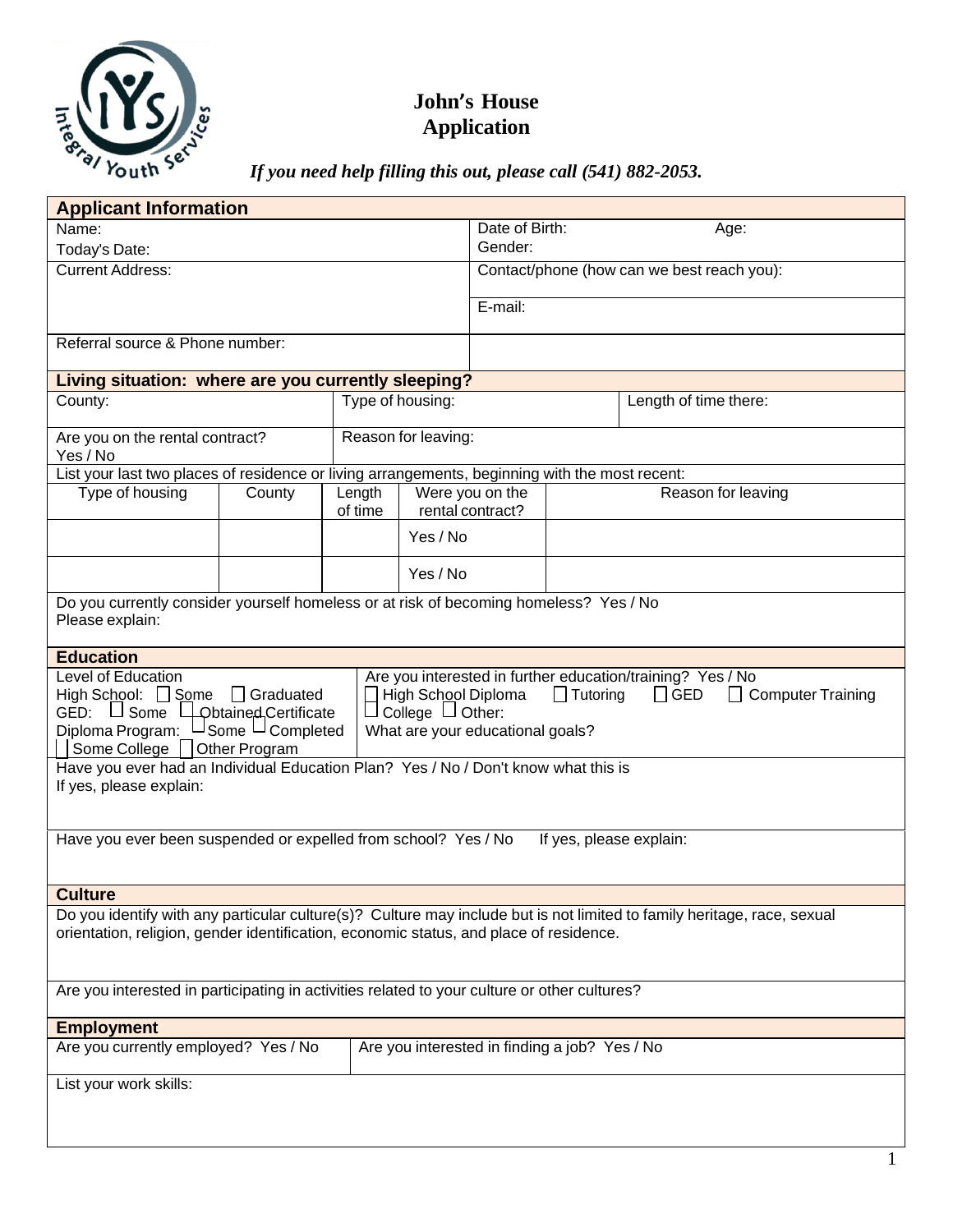| Work History: If applicable, list your last two jobs beginning with the most recent. |          |          |              |          |       |                    |
|--------------------------------------------------------------------------------------|----------|----------|--------------|----------|-------|--------------------|
| Name of Employer                                                                     | _ocation | Position | Hrs per week | Pay Rate | Dates | Left on good terms |
|                                                                                      |          |          |              |          |       | Yes / No           |
|                                                                                      |          |          |              |          |       | Yes / No           |

| <b>Finances</b>    |                                                                  |                                                                        |  |                                        |                                       |  |
|--------------------|------------------------------------------------------------------|------------------------------------------------------------------------|--|----------------------------------------|---------------------------------------|--|
|                    |                                                                  | Do you or have you ever had: Checking account Savings account          |  | Credit card debt                       | Debt to friends or family             |  |
|                    |                                                                  | $\Box$ Outstanding utility or phone bills Total amount due for all: \$ |  |                                        |                                       |  |
|                    | How do you organize your bills, receipts, and income statements? |                                                                        |  |                                        |                                       |  |
|                    |                                                                  |                                                                        |  |                                        |                                       |  |
|                    |                                                                  | Financial Assistance: Check all that apply.                            |  |                                        |                                       |  |
| $\Box$ Food Stamps | Amount \$                                                        |                                                                        |  | Money from family or friends Amount \$ |                                       |  |
| <b>DHS Subsidy</b> | Amount \$                                                        |                                                                        |  |                                        | Educational loans or awards Amount \$ |  |
| $\Box$ Chafee      | Amount \$                                                        |                                                                        |  |                                        |                                       |  |

| <b>Medical Information</b>                                                            |                                                       |        |                                             |  |  |
|---------------------------------------------------------------------------------------|-------------------------------------------------------|--------|---------------------------------------------|--|--|
| $\square$ OHP<br>Current medical coverage:                                            | <b>Private (Name of Carrier)</b><br>$\Box$ None       |        |                                             |  |  |
| The present state of healter Excellent                                                | □ Good □ Fair □ Poor If fair or poor, please explain: |        |                                             |  |  |
|                                                                                       |                                                       |        |                                             |  |  |
| Do you have any chronic health conditions? Yes / No<br>If yes, please explain:        |                                                       |        |                                             |  |  |
| Are you Pregnant? Yes / No If Yes, How far Along?                                     |                                                       |        |                                             |  |  |
| Last doctor visit: Date<br>Reason:                                                    |                                                       |        |                                             |  |  |
|                                                                                       |                                                       |        |                                             |  |  |
| Reason:<br>Last dental visit: Date                                                    |                                                       |        |                                             |  |  |
| Medications: List prescription and non-prescription medications you should be taking. |                                                       |        |                                             |  |  |
| Name of Medication                                                                    | Reason                                                | Dosage | Currently taking?<br>(If no-please explain) |  |  |
|                                                                                       |                                                       |        | Yes / No                                    |  |  |
|                                                                                       |                                                       |        |                                             |  |  |
|                                                                                       |                                                       |        | Yes / No                                    |  |  |
|                                                                                       |                                                       |        |                                             |  |  |

| Psychological and Emotional Information (please do not repeat answers from the previous section)                                                                                                                               |                              |  |  |  |
|--------------------------------------------------------------------------------------------------------------------------------------------------------------------------------------------------------------------------------|------------------------------|--|--|--|
| Have you ever experienced:<br>□ Anxiety □ Depression □ Difficulty with anger □ Difficulty with stress □ Eating disorder<br>□ Sleep disorder □ Suicidal thoughts □ Suicide attempt □ Hospitalization for emotional difficulties |                              |  |  |  |
| Please describe:                                                                                                                                                                                                               |                              |  |  |  |
|                                                                                                                                                                                                                                |                              |  |  |  |
|                                                                                                                                                                                                                                |                              |  |  |  |
|                                                                                                                                                                                                                                |                              |  |  |  |
| Have you ever had counseling?<br>Yes / No                                                                                                                                                                                      | If yes, please describe:     |  |  |  |
| Where<br>Age                                                                                                                                                                                                                   | How long<br>Topics discussed |  |  |  |
|                                                                                                                                                                                                                                |                              |  |  |  |
|                                                                                                                                                                                                                                |                              |  |  |  |
|                                                                                                                                                                                                                                |                              |  |  |  |
|                                                                                                                                                                                                                                |                              |  |  |  |
|                                                                                                                                                                                                                                | $\mathcal{D}_{\mathcal{L}}$  |  |  |  |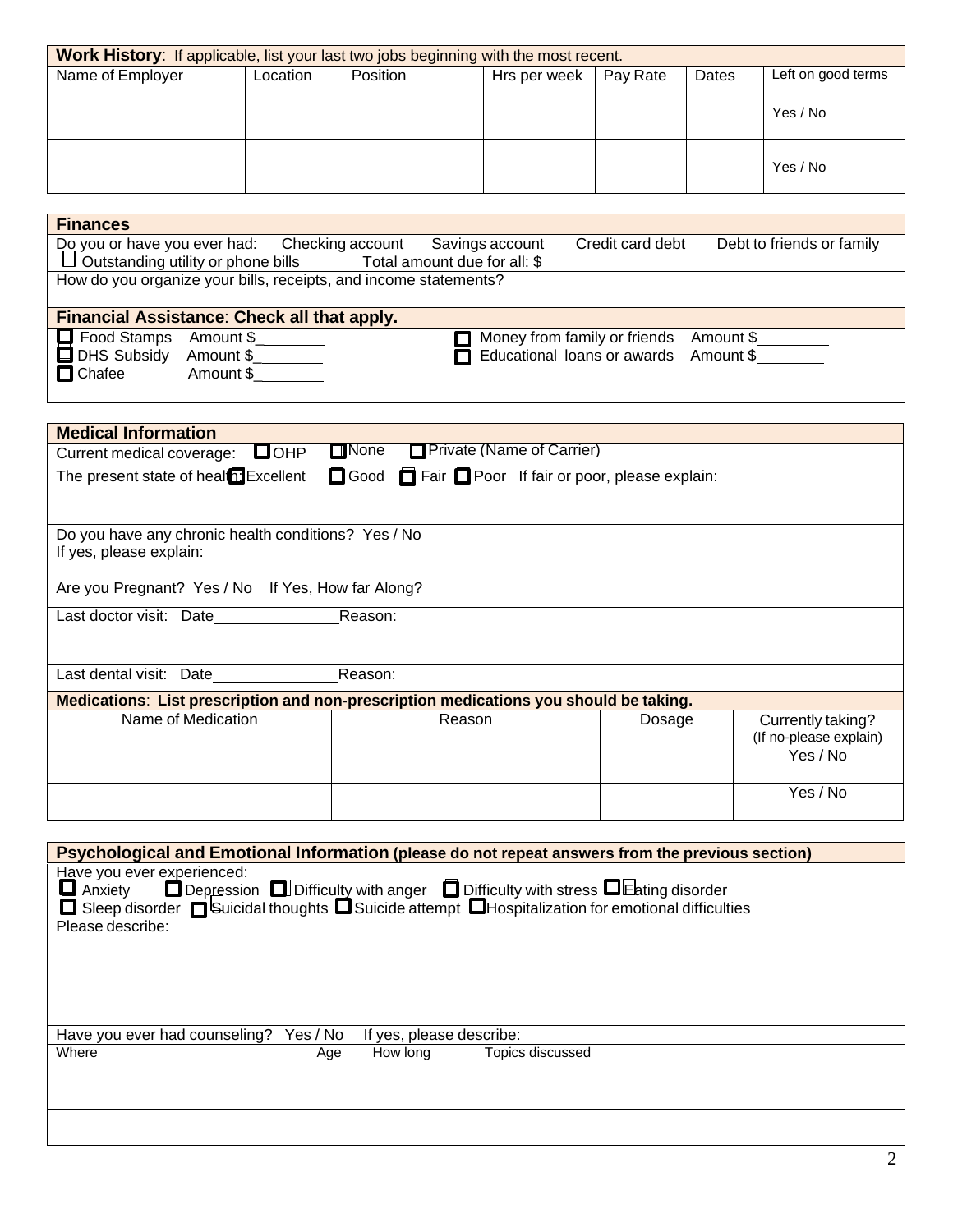| Are you interested in seeing a counselor now? Yes / No                                                         |                                                                                                                                                                                             |
|----------------------------------------------------------------------------------------------------------------|---------------------------------------------------------------------------------------------------------------------------------------------------------------------------------------------|
| <b>Legal</b>                                                                                                   |                                                                                                                                                                                             |
| Have you ever been involved with:                                                                              | If you answered yes to any, please give details. Include dates, location,                                                                                                                   |
| $\Box$ Yes,<br>$\square$ No<br>The juvenile justice system?                                                    | and current status.                                                                                                                                                                         |
| $\overline{\overline{\mathbf{B}}}$ No<br>$\overline{\mathbf{B}}$ No<br>$\Box$ Yes<br>The adult justice system? |                                                                                                                                                                                             |
| $\Box$ Yes<br>A gang?                                                                                          |                                                                                                                                                                                             |
| $\square$ No<br>$\Box$ Yes<br>Have you ever been                                                               |                                                                                                                                                                                             |
| convicted of a crime?                                                                                          |                                                                                                                                                                                             |
|                                                                                                                |                                                                                                                                                                                             |
| Do you currently have:                                                                                         |                                                                                                                                                                                             |
| $\Box$ No<br>$\Box$ Yes<br>Pending criminal charges                                                            |                                                                                                                                                                                             |
| or arrests?                                                                                                    |                                                                                                                                                                                             |
| $\square$ No<br>$\blacksquare$ Yes<br>A probation officer?                                                     |                                                                                                                                                                                             |
|                                                                                                                |                                                                                                                                                                                             |
|                                                                                                                |                                                                                                                                                                                             |
| Location                                                                                                       |                                                                                                                                                                                             |
|                                                                                                                |                                                                                                                                                                                             |
| Phone                                                                                                          |                                                                                                                                                                                             |
| <b>Drug &amp; Alcohol History</b>                                                                              |                                                                                                                                                                                             |
| When did you last use alcohol?                                                                                 | Have alcohol or drugs ever caused problems for you with:                                                                                                                                    |
| When did you last use drugs?                                                                                   |                                                                                                                                                                                             |
| List all drugs you've ever tried. Include recreational                                                         | $\Box$ No<br>$\square$ No<br>$\Box$ Yes<br>Relationships<br>Physical Health $\Box$ Yes<br>$\blacksquare$ Yes<br>$\square$ No<br>School<br>$\square$ No<br>Friendships<br>$\blacksquare$ Yes |
| use of prescription meds:                                                                                      | Decision Making $\square$<br>$\Box$ No<br>$\square$ No<br>Yes<br>Money                                                                                                                      |
|                                                                                                                | $\prod_{\text{Yes}}$<br>$\square_{\,\text{No}}$<br>$\square_{\sf No}$<br>$\Box$ Yes<br>Work<br>Parenting                                                                                    |
| After using alcohol or drugs, have you experienced:                                                            | Have you ever experienced:                                                                                                                                                                  |
| $\Box$ Vomiting<br>$\Box$ Hangovers                                                                            | $\square$ No<br>• Withdrawals from alcohol or drugs T Yes                                                                                                                                   |
| Slurred speech<br>Hospitalization<br>$\blacksquare$ DUI's<br>ப                                                 | $\overline{\blacksquare}$ Yes<br>$\blacksquare$ No<br>• People suggesting you have                                                                                                          |
| Prolonged<br>ப<br>Passing out<br>Victimization                                                                 | a problem with drugs or alcohol                                                                                                                                                             |
| Positive UA<br>Positive<br>sleeplessness                                                                       | $\square$ No<br>$\Box$ Yes<br>• Being in a treatment program                                                                                                                                |
| $\Box$ breathalyzer test                                                                                       | $\blacksquare$ Yes<br>$\Box$ No<br>• Considering yourself a                                                                                                                                 |
|                                                                                                                | alcoholic or addict                                                                                                                                                                         |
| Do you consider yourself to be an alcoholic or addict?                                                         |                                                                                                                                                                                             |
| Are you currently in a recovery program?                                                                       |                                                                                                                                                                                             |
| <b>Family &amp; Support System</b>                                                                             |                                                                                                                                                                                             |
| Describe your current living situation, including who resides in the home:                                     |                                                                                                                                                                                             |
|                                                                                                                |                                                                                                                                                                                             |
|                                                                                                                |                                                                                                                                                                                             |
|                                                                                                                |                                                                                                                                                                                             |
|                                                                                                                |                                                                                                                                                                                             |
|                                                                                                                | Describe your relationships with parents and stepparents, guardians, siblings, and other family members:                                                                                    |
|                                                                                                                |                                                                                                                                                                                             |
|                                                                                                                |                                                                                                                                                                                             |
|                                                                                                                |                                                                                                                                                                                             |
|                                                                                                                |                                                                                                                                                                                             |
| Who gives you emotional support, and what type?                                                                |                                                                                                                                                                                             |
|                                                                                                                |                                                                                                                                                                                             |
|                                                                                                                |                                                                                                                                                                                             |
|                                                                                                                |                                                                                                                                                                                             |
|                                                                                                                |                                                                                                                                                                                             |
| <b>Strengths &amp; Goals</b>                                                                                   |                                                                                                                                                                                             |
| What are your strengths?                                                                                       |                                                                                                                                                                                             |
|                                                                                                                |                                                                                                                                                                                             |
|                                                                                                                |                                                                                                                                                                                             |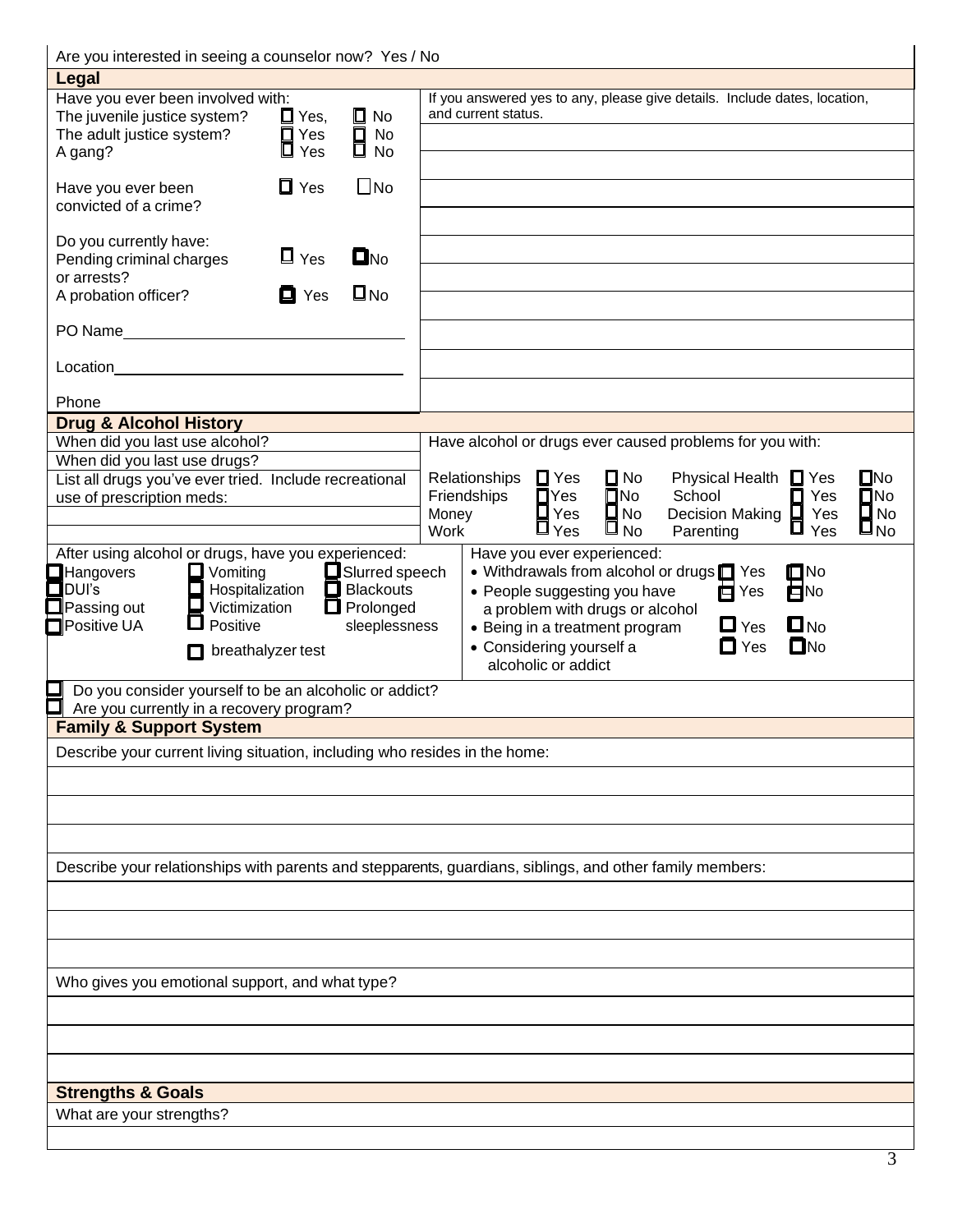| What things would you like to improve about yourself?                                                                  |                 |  |  |  |  |
|------------------------------------------------------------------------------------------------------------------------|-----------------|--|--|--|--|
|                                                                                                                        |                 |  |  |  |  |
|                                                                                                                        |                 |  |  |  |  |
| What do you want to learn from John's House?                                                                           |                 |  |  |  |  |
|                                                                                                                        |                 |  |  |  |  |
|                                                                                                                        |                 |  |  |  |  |
| On an average day, how do you spend your time?                                                                         |                 |  |  |  |  |
|                                                                                                                        |                 |  |  |  |  |
|                                                                                                                        |                 |  |  |  |  |
| List supportive and non-supportive people in your life, other than family:                                             |                 |  |  |  |  |
|                                                                                                                        |                 |  |  |  |  |
|                                                                                                                        |                 |  |  |  |  |
| What are your goals?                                                                                                   |                 |  |  |  |  |
|                                                                                                                        |                 |  |  |  |  |
| Why would you be a good fit for John's House?                                                                          |                 |  |  |  |  |
|                                                                                                                        |                 |  |  |  |  |
|                                                                                                                        |                 |  |  |  |  |
| Do you have any food allergies and preferences that we should be aware of?                                             |                 |  |  |  |  |
|                                                                                                                        |                 |  |  |  |  |
|                                                                                                                        |                 |  |  |  |  |
| How do you feel about talking to a professional about your finances, relationships, employment, school, legal history, |                 |  |  |  |  |
| substance use, health issues, and other personal matters?                                                              |                 |  |  |  |  |
| When you have problems with:                                                                                           |                 |  |  |  |  |
| Friends/family                                                                                                         |                 |  |  |  |  |
| Coworkers                                                                                                              |                 |  |  |  |  |
| People you are dating                                                                                                  |                 |  |  |  |  |
|                                                                                                                        |                 |  |  |  |  |
| Others                                                                                                                 | What do you do? |  |  |  |  |
|                                                                                                                        |                 |  |  |  |  |
|                                                                                                                        |                 |  |  |  |  |
| <b>References: Two</b><br>professionals, mentors, or staff                                                             |                 |  |  |  |  |
| from an agency who can discuss                                                                                         |                 |  |  |  |  |
| your qualifications for this                                                                                           |                 |  |  |  |  |
| program (no friends, family, or<br>program participants).                                                              |                 |  |  |  |  |
|                                                                                                                        |                 |  |  |  |  |
| Name:                                                                                                                  | Contact:        |  |  |  |  |
|                                                                                                                        |                 |  |  |  |  |
| Relationship:                                                                                                          |                 |  |  |  |  |
|                                                                                                                        |                 |  |  |  |  |
| Name:                                                                                                                  |                 |  |  |  |  |
|                                                                                                                        |                 |  |  |  |  |
| Contact:                                                                                                               |                 |  |  |  |  |
|                                                                                                                        |                 |  |  |  |  |
| Relationship:                                                                                                          |                 |  |  |  |  |